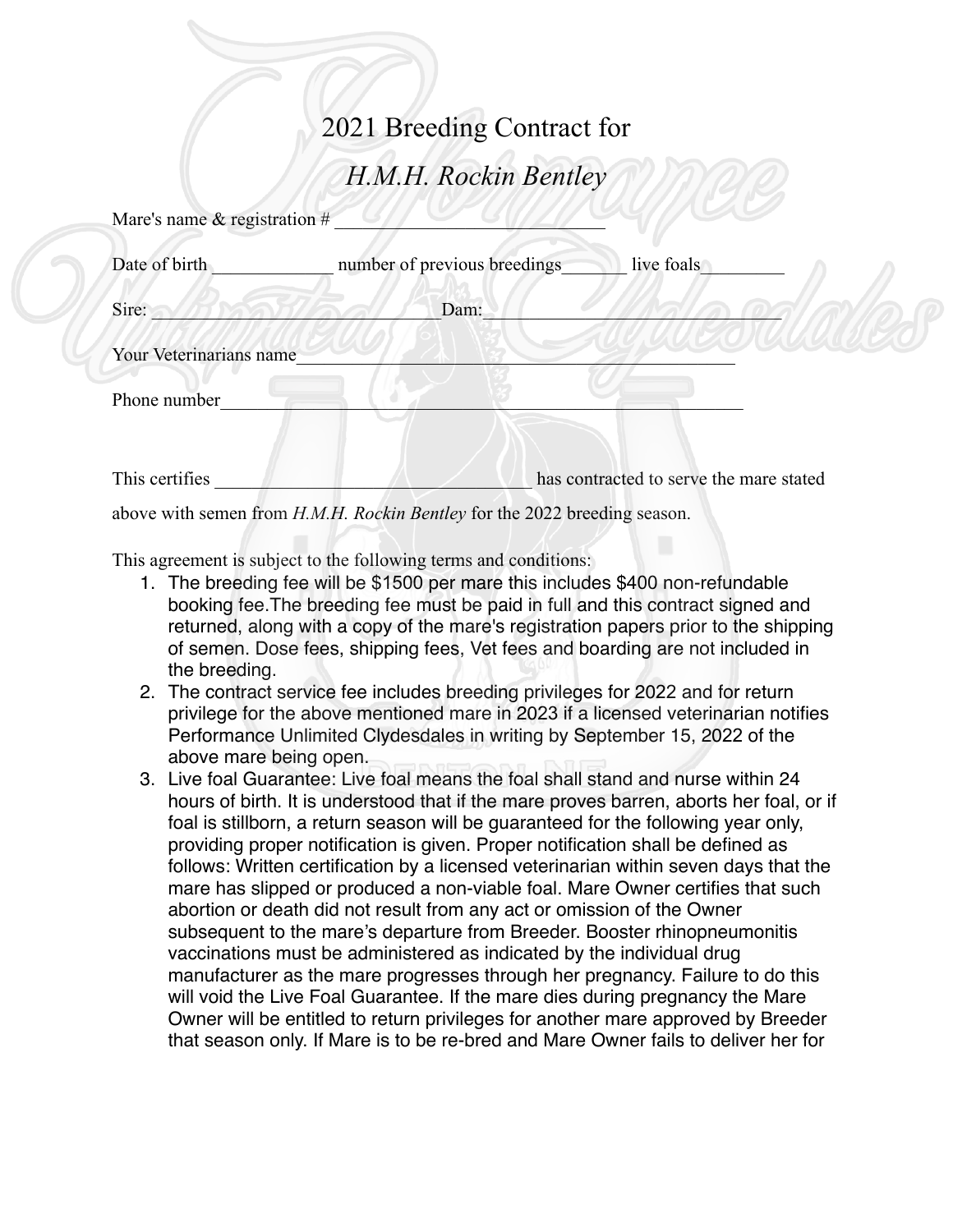re-breeding, then any and all fees paid shall be non-refundable and the contract terminated

- 4. Third year rebreeds are subject to an additional booking fee plus any increases in the breeding fee. No live foal guarantee on third year rebreeds.
- 5. We offer Frozen semen.
- 6. Frozen Semen must be administered by a licensed veterinarian.
- 7. Breeding season runs from February 1st thru August 31st. Saturday and Sunday shipments are not available.
- 8. Contact us on or before the first day of heat for your mare to allow adequate time for semen shipment. If you or your vet have access to a nitrogen storage tank, frozen semen can be sent in advance to ensure you have it on the day you need it. Multiple semen doses can be sent at once to reduce shipping costs.
- 9. The mare owner will pay all shipping charges plus \$200.00 per dose of semen. A dose is 8 straws of semen, enough for two, 4 straw inseminations (1 insemination right before ovulation and 1 insemination within 6 hours of ovulation). All shipping and dose fees will be billed to the mare owner and payment is due upon receipt.
- 10.All shipping, shipping fees and shipping terms will be paid to and determined by Vogler Semen Center

Mailing and Physical Address:

Vogler Semen Centre, Inc. 27104 Church Road Ashland, Nebraska 68003-4212 (402)944-2584

- 11.All dose fees will be paid to Performance Unlimited Clydesdales.
- 12.We are not responsible for lost, delayed, or damaged semen during shipping.
- 13. If *H.M.H. Rockin Bentley* dies or is no longer in the possession of Performance Unlimited Clydesdales or otherwise becomes unfit for service before the first delivery of semen then this contract terminates automatically upon notice received by the other party without liability and all prepaid fees shall be refunded to the mare owner in full. If any of these events occur to *H.M.H. Rockin Bentley*  after the first delivery of semen and the mare is not impregnated as a result, then the mare owner will be refunded half the breeding fee.
- 14.If the mare contracted above dies, becomes unfit for breeding, or is sold prior to first shipment of semen then the owner stated above can substitute another mare to fulfill the contract. If no substitute is made all moneys paid are forfeited.
- 15.Registration of the foal resulting from this contract is the responsibility of the mare owner. A signed breeder's certificate will be furnished when the mare is confirmed pregnant by a veterinarian and all applicable expenses and fees have been paid in full.
- 16.This contract shall not be assigned or transferred and in the event said mare is sold, the fee, if unpaid shall immediately become due and payable and no refund shall be due under these circumstances.
- 17.This contract will be interpreted and enforced under the laws of the State of Nebraska in Lancaster County, which will be venue for any legal action taken with regard to this contract. The invalidity or unenforceability of any term or provision of this contract shall not affect the validity or enforce ability of any